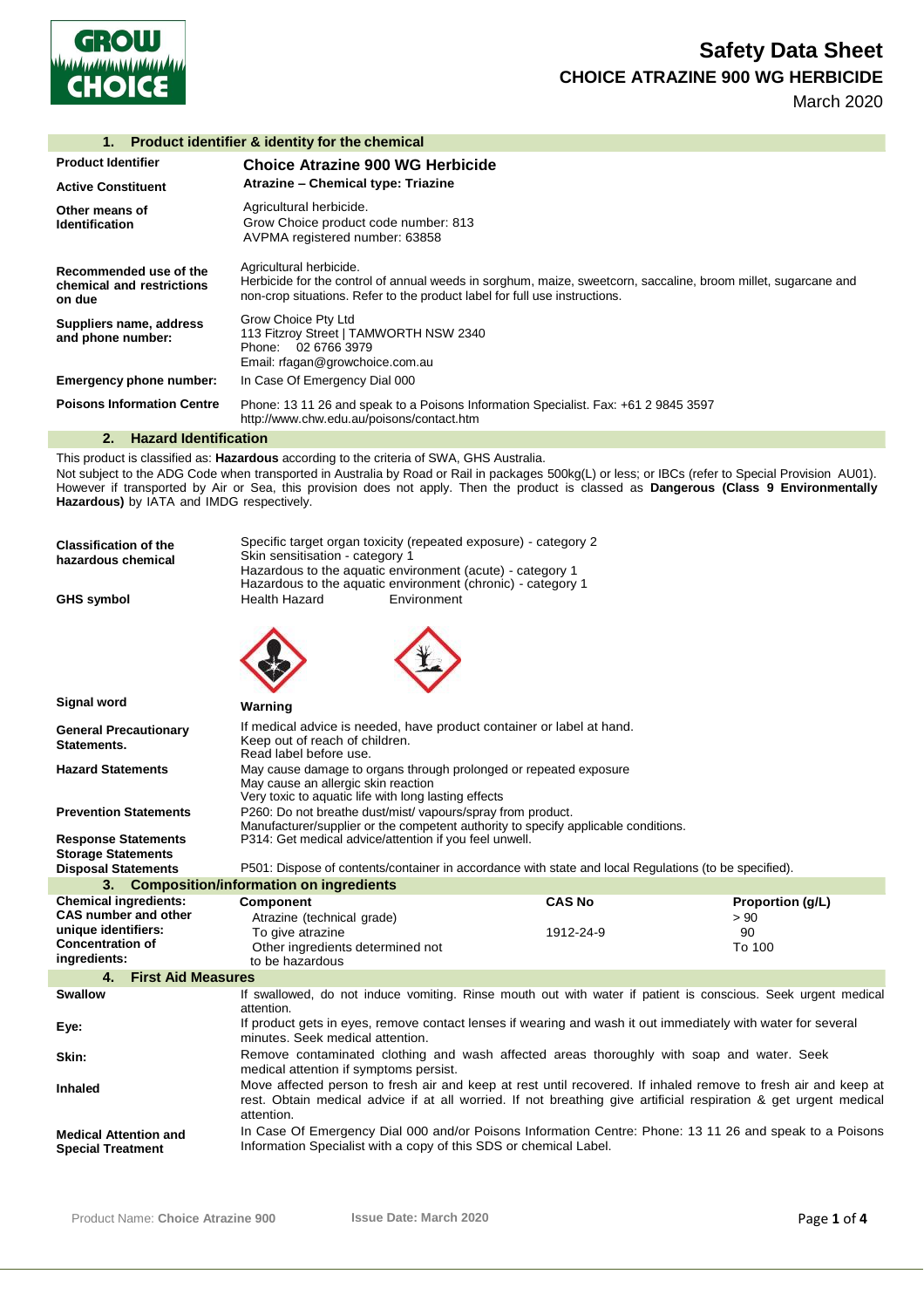| 5. Fire Fighting Measures                                                                              |                                                                                                                                                                                                                                                                                                                                                                                                                                                                                                                                      |
|--------------------------------------------------------------------------------------------------------|--------------------------------------------------------------------------------------------------------------------------------------------------------------------------------------------------------------------------------------------------------------------------------------------------------------------------------------------------------------------------------------------------------------------------------------------------------------------------------------------------------------------------------------|
| Suitable extinguishing<br>media                                                                        | Choose extinguishing media to suit the burning material: water spray, carbon dioxide, dry chemical or alcohol<br>resistance foam. Keep upwind from the smoke and flames.                                                                                                                                                                                                                                                                                                                                                             |
| <b>Specific hazards arising</b><br>from the chemical                                                   | If involved in a fire, it will emit toxic fumes of cyanides, hydrogen chloride and possibly carbon oxides.                                                                                                                                                                                                                                                                                                                                                                                                                           |
| <b>Special protective</b><br>equipment and precautions<br>for fire fighters                            | Fire fighters should wear Safe Work Australia approved self-contained breathing apparatus (AS/NZS<br>1715/1716) and full protective equipment.<br>Keep unnecessary people away.<br>If it can be done safely, remove intact containers from the fire. Bund area with sand or earth to prevent<br>contamination of drains or waterways. Dispose of extinguishing agent and spillage safely later. Contamination<br>of water bodies should be avoided.                                                                                  |
| Accidental release measures<br>6.                                                                      |                                                                                                                                                                                                                                                                                                                                                                                                                                                                                                                                      |
| Personal precautions,<br>protective equipment and<br>emergency procedures                              | In case of spillage it is important to take all steps necessary to:<br>Wear goggles, half face-piece respirator with combined duct and vapour cartridge, full length clothing and elbow<br>length chemical resistant PVC gloves (refer Section 8).<br>Instruct and ensure all bystanders to keep away from and upwind of spill/leak.<br>Avoid eye and skin contact; Do not breath dust;                                                                                                                                              |
|                                                                                                        | Ensure adequate ventilation.                                                                                                                                                                                                                                                                                                                                                                                                                                                                                                         |
| <b>Environmental precautions</b><br><b>Methods and materials for</b><br>containment and cleaning<br>up | Avoid contamination of waterways, drains and sewers.<br>Reposition any leaking containers so as to minimise leakage.<br>Dam and absorb spill with an absorbent material (eg sand, clay or soil). Shovel the absorbed spill into drums.<br>Final clean up with detergent or degreaser is recommended.                                                                                                                                                                                                                                 |
| 7. Handling and Storage                                                                                |                                                                                                                                                                                                                                                                                                                                                                                                                                                                                                                                      |
| <b>Precautions for safe</b><br>handling<br>Conditions for safe storage,                                | Safe work practices are recommended. Avoid contact with eyes and skin. When opening the container and<br>preparing spray wear cotton overalls buttoned on the neck and wrist and a washable hat and elbow length chemical<br>resistant gloves. If product in eyes, wash it out immediately with water. Wash hands after use. After each day's use,<br>wash gloves, face shield or goggles and contaminated clothing.<br>Do not spray under high wind conditions.<br>Keep out of reach of children, unauthorised persons and animals. |
| including any<br>incompatibilities:                                                                    | Store in tightly sealed original containers in a dry secure place away from fertilizers, feed and food. Store out<br>of direct sunlight and extreme temperature.                                                                                                                                                                                                                                                                                                                                                                     |
|                                                                                                        | 8. Exposure controls/personal protection                                                                                                                                                                                                                                                                                                                                                                                                                                                                                             |
| Control parameters -<br>exposure standards,<br>biological monitoring                                   | Safe Work Australia has set the following exposure standard for atrazine : TLV (TWA) 5 mg/m3, STEL -.<br>Safe Work Australia has set the following exposure standard for talc : TLV (TWA) 2.5 mg/m3, STEL -.                                                                                                                                                                                                                                                                                                                         |
| Appropriate engineering<br>controls                                                                    | Handle product in a well ventilated area, generally natural ventilation is adequate. If dusts are present, wear a<br>class P1 dust mask.                                                                                                                                                                                                                                                                                                                                                                                             |
| <b>Personal protective</b><br>equipment (PPE)                                                          | When opening the container, preparing the spray wear cotton overalls buttoned to the neck and wrist and a<br>washable hat, elbow length PVC chemical resistant and face shield or goggles.                                                                                                                                                                                                                                                                                                                                           |
|                                                                                                        | When using the prepared spray cotton overalls buttoned to the neck and wrist and a washable hat and<br>optional once chemical is prepared for use, elbow length PVC chemical resistant and face shield or goggles if<br>protected from spray drift/contamination.                                                                                                                                                                                                                                                                    |
|                                                                                                        | <b>Face and Eye Protection:</b> Face shield or goggles.<br>Clothing: Cotton overalls buttoned to the neck and wrist (or equivalent clothing) and a washable hat.<br>Gloves: Elbow-length chemical resistant PVC gloves.<br>Respiratory: If airborne concentrations are likely to exceed the exposure standards above or if exposed to<br>dust, an AS/NZS 1715/1716 approved respirator should be worn.                                                                                                                               |
|                                                                                                        | Training as required by State or Local regulations should be adhered to for people who use pesticides in their<br>iob or business.<br>Recommended to use Australian and New Zealand Standard PPE:                                                                                                                                                                                                                                                                                                                                    |
|                                                                                                        | AS 3765, Clothing for protection against Hazardous chemicals<br>Overalls<br>AS/NZS 2161, Industrial safety gloves and mittens (not electrical and medical<br>Gloves:<br>gloves) Goggles and face shield<br>As,<br>AS/NZS 2210, Occupational protective footwear<br>Footwear<br>AS NZS 1715 Selection, Use and Maintenance of Respiratory Protective<br>Respirators                                                                                                                                                                   |
|                                                                                                        | Devices AS/NZS 1716, Respiratory Protective Devices<br>9. Physical and chemical properties (continued on page 3)                                                                                                                                                                                                                                                                                                                                                                                                                     |
| Appearance, form, colour and<br>odour                                                                  | Off-white granules with non specific odour.                                                                                                                                                                                                                                                                                                                                                                                                                                                                                          |
| pH (1% deion. Water);                                                                                  | Not available                                                                                                                                                                                                                                                                                                                                                                                                                                                                                                                        |
| <b>Melting point</b>                                                                                   | 171 to 174                                                                                                                                                                                                                                                                                                                                                                                                                                                                                                                           |
| <b>Boiling point</b>                                                                                   | Not available                                                                                                                                                                                                                                                                                                                                                                                                                                                                                                                        |
| <b>Flash point</b>                                                                                     | Not available                                                                                                                                                                                                                                                                                                                                                                                                                                                                                                                        |
| <b>Specific Gravity</b>                                                                                | Not available                                                                                                                                                                                                                                                                                                                                                                                                                                                                                                                        |
| <b>Evaporation pressure</b>                                                                            | Not available                                                                                                                                                                                                                                                                                                                                                                                                                                                                                                                        |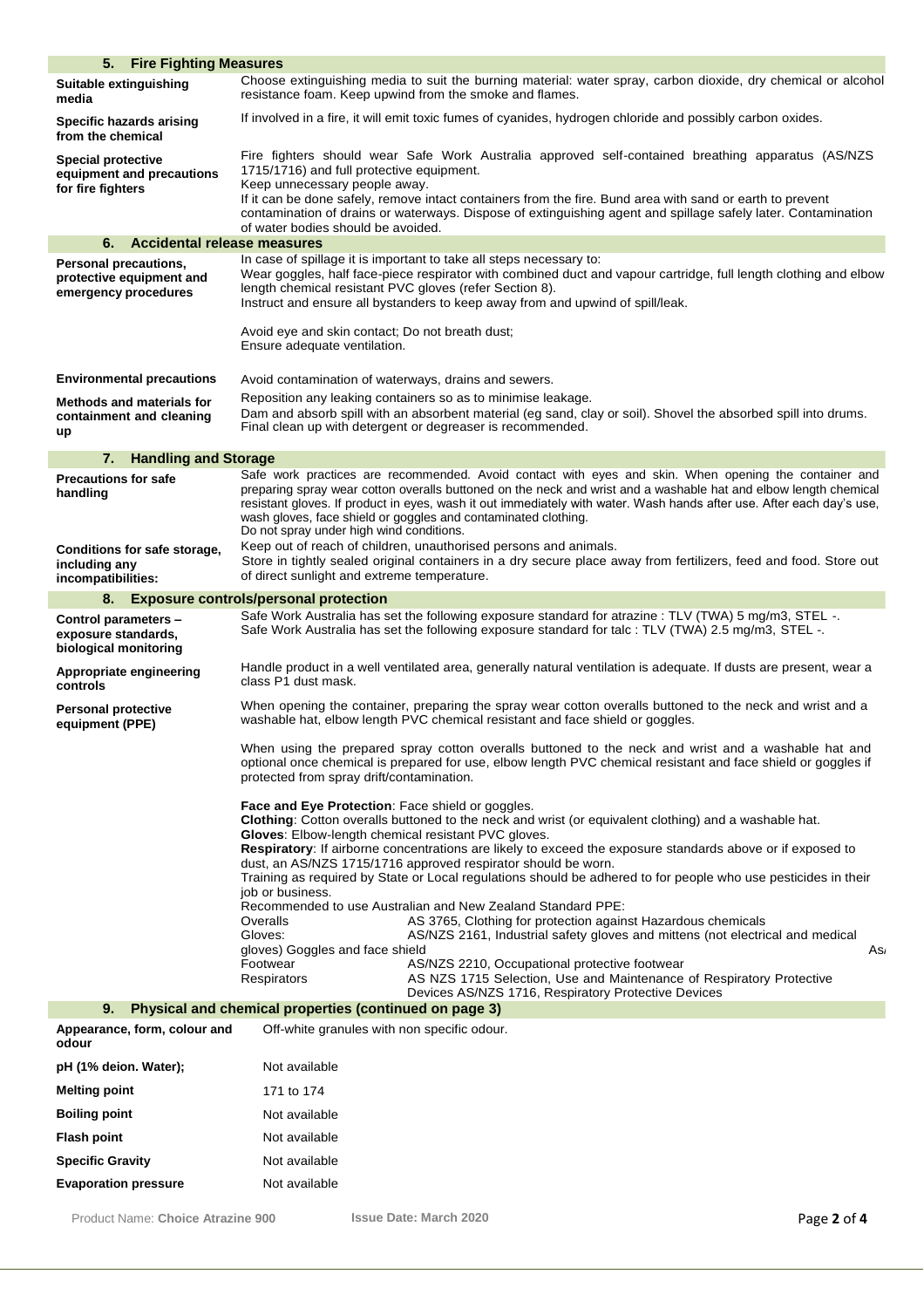| <b>Flammability</b>                                                   | Non-flammable                                                                                                                                                                                                             |  |  |
|-----------------------------------------------------------------------|---------------------------------------------------------------------------------------------------------------------------------------------------------------------------------------------------------------------------|--|--|
| Vapour pressure                                                       | Not available                                                                                                                                                                                                             |  |  |
| <b>Behaviour in water</b>                                             | Suspensible                                                                                                                                                                                                               |  |  |
| <b>Relative density</b>                                               | Not available                                                                                                                                                                                                             |  |  |
| Solubility in water                                                   | Not available                                                                                                                                                                                                             |  |  |
| <b>Vapour Pressure</b>                                                | Not available                                                                                                                                                                                                             |  |  |
| <b>Auto-ignition temperature</b>                                      | Not available                                                                                                                                                                                                             |  |  |
| <b>Decomposition temperature</b>                                      | Not available                                                                                                                                                                                                             |  |  |
| <b>Viscosity</b>                                                      | Not available                                                                                                                                                                                                             |  |  |
| 10.<br><b>Stability and Reactivity</b>                                |                                                                                                                                                                                                                           |  |  |
| <b>Chemical stability</b>                                             | Stable under normal conditions.                                                                                                                                                                                           |  |  |
| <b>Conditions to avoid</b>                                            | Keep away from strong oxidising agents, may react violently                                                                                                                                                               |  |  |
| Incompatible materials and<br>possible hazardous<br>reactions         |                                                                                                                                                                                                                           |  |  |
| <b>Hazardous decomposition</b><br>products                            | Hazardous polymerisation is not possible                                                                                                                                                                                  |  |  |
| 11.<br><b>Toxicological information</b>                               |                                                                                                                                                                                                                           |  |  |
| Information on routes of exposure<br>and symptoms related to exposure | Irritation:<br>Percutaneous rabbits: Open stimulation test, 38mg, mild irritation. Rabbit eyes: 6320µg, severe stimulation.                                                                                               |  |  |
| Immediate, delayed and chronic<br>health effects from exposure        | CHRONIC (Active ingredient)<br>Atrazine technical has been extensively tested on laboratory mammals and in test-tube systems. No                                                                                          |  |  |
| Acute Toxicity - Oral                                                 | evidence of mutagenic, teratogenic or reproductive effects was obtained. After long-term administration (ie.<br>Close to 2 years of continuous feeding) a slight increase in the incidence of mammary tumours was         |  |  |
| <b>Acute Toxicity Dermal</b>                                          | reported in one species (rate) one sex (female) and one strain (Sprague-Dawley) in one study at higher<br>does. A more recent study (1992) using Sprague-Dawley rats showed no significant difference between rats        |  |  |
| Acute Toxicity - Inhalation                                           | fed normal diet and those fed on a diet containing atrazine with regard to the incidence of tumours. Recent<br>studies with the Fischer rat strain have shown no evidence of tumour producing potential. The relevance of |  |  |
| Ingestion                                                             | the mammary tumour finding to humans is doubted as epidemiological studies of workers involved in the<br>production of atrazine for up to 30 years have shown no evidence of health problems associated with              |  |  |
| Inhalation<br>Eye                                                     | atrazine exposure. Atrazine has been listed by IARC as a Class 3, not classifiable as to carcinogenicity to                                                                                                               |  |  |
| <b>Skin Sensitisation</b>                                             | humans<br>Acute Toxicity: LD50: 672 mg / kg (rat oral); 850 mg / kg (mice by mouth); 7500 mg / kg (rabbit                                                                                                                 |  |  |
|                                                                       | percutaneous) are followed.                                                                                                                                                                                               |  |  |
|                                                                       | $LD50$ (rat)<br>1869 - 3090 mg/kg for atrazine LD50 (mice) 1332 - 3992 mg/kg for atrazine<br>>3100 mg/kg for atrazine LC50 (rat) (4hr) >5.8 mg/l for atrazine<br>$LD50$ (rat)                                             |  |  |
|                                                                       | Amounts swallowed incidental to normal handling procedures and use are not expected to cause injury.                                                                                                                      |  |  |
| Serious eye damage/irritation<br>Skin corrosion/irritation            | Respiratory protection while spraying is recommended.<br>Some temporary irritation may be experienced.                                                                                                                    |  |  |
|                                                                       | May irritate the skin.<br>May cause sensitisation by prolonged skin contact.                                                                                                                                              |  |  |
|                                                                       | May irritate the eyes.                                                                                                                                                                                                    |  |  |
|                                                                       | Prolonged and repeated skin contact may result in skin sensitisation. The weight of the evidence is that<br>atrazine is not carcinogenic.                                                                                 |  |  |
|                                                                       | Data indicates no reproductive effects. Data indicates no teratogenic effects.                                                                                                                                            |  |  |
|                                                                       | Not an eye irritant.<br>Data indicates no mutagenic effects. Mild skin irritant.                                                                                                                                          |  |  |
| <b>Data limitations</b>                                               | The Australian Acceptable Daily Intake (ADI) for atrazine for a human is 0.005 mg/kg/day, set for the public                                                                                                              |  |  |
|                                                                       | for daily, lifetime exposure. This is based on the NOEL of 0.5 mg/kg/day, the level determined to show no<br>effects during long term exposure for the most sensitive indicators and the most sensitive species. (Ref:    |  |  |
|                                                                       | Comm. Dept. of Health and Ageing, Office of Chemical Safety, 'ADI List', June 2014).                                                                                                                                      |  |  |
| 12.<br><b>Ecological information</b>                                  | Do not contaminate dams, waterways or sewers with this product or the containers which have held this                                                                                                                     |  |  |
| <b>Eco toxicity</b><br>Persistence and degradability                  | product. This produce is a Marine pollutant.                                                                                                                                                                              |  |  |
| Bio-accumulative potential                                            | The following is data for the active ingredient, atrazine.                                                                                                                                                                |  |  |
| <b>Mobility in soil</b>                                               | LC50 (96hr) for rainbow trout is 4.5 - 11.0 mg/l. LC50 (96hr) for bluegill sunfish is 16 mg/l.                                                                                                                            |  |  |
|                                                                       | $LC50$ (96hr) for carp is 76 mg/l.<br>LC50 (48hr) for daphnia is 6.9 mg/l for atrazine. EC50 (72hr) for Scenedesmus subspicatus 0.0432 mg/l.                                                                              |  |  |
|                                                                       | The following data is for the active ingredient, atrazine.                                                                                                                                                                |  |  |
|                                                                       | Birds: Not toxic to birds. LD50 for mallard ducks is >2000 mg/kg LD50 for bobwhite quail is 940 mg/kg<br>Bees: Not toxic to bees. LD50 >97 µg/bee.                                                                        |  |  |
| 13.                                                                   | Disposal considerations (continued on page 4)                                                                                                                                                                             |  |  |
| <b>Disposal of product</b>                                            | On site disposal of the concentrated product is not acceptable. Ideally, the product should be used for its                                                                                                               |  |  |
|                                                                       | intended purpose. If there is a need to dispose of the product, approach local authorities who hold periodic                                                                                                              |  |  |
|                                                                       | collections of unwanted chemicals (ChemClear®).                                                                                                                                                                           |  |  |